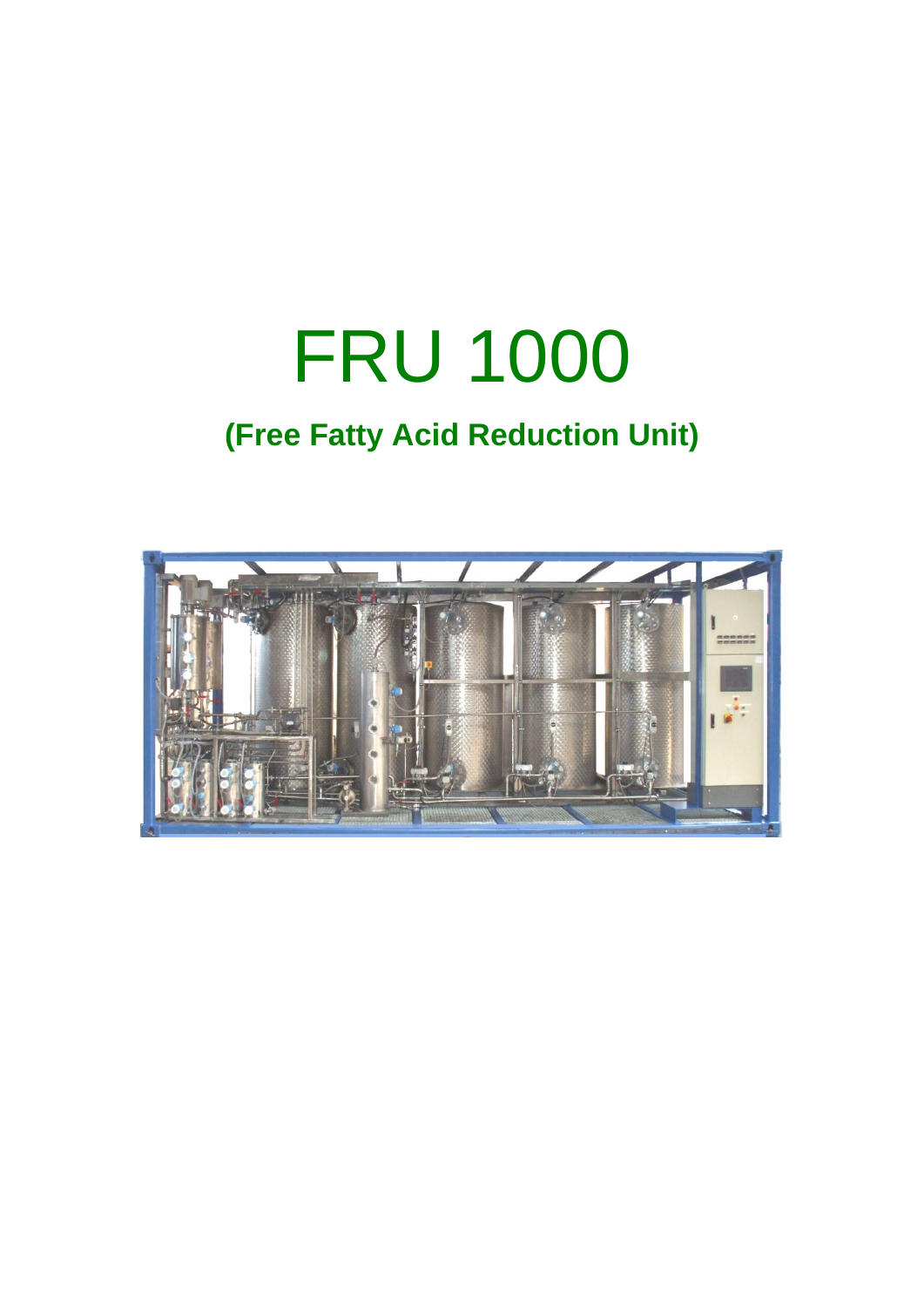

### **1. GENERAL DESCRIPTION**

FRU (Free Fatty Acid Reduction Unit) is a complete machine for the reduction of FFA (Free Fatty Acid) and partially water present in suitable vegetable oils and fats (triglycerides/triacylglycerols) by neutralisation using KM32 (32% concentration of Potassium Methoxide in Methanol) and liquid – liquid extraction using G-phase (a secondary product of CPU) as the extraction medium.

Reduction of FFA in vegetable oils and/or animal fats is achieved by three consecutive processes:

- 1. First is the saponification of FFA by its reaction with Potassium Methoxide present in fed KM32. The main product of the saponification is soap.
- 2. Generated soaps are then extracted by G-phase. As G-phase with soaps is heavier than oil/fat, it settles down and is discharged from the bottom of a sedimentation tank.
- 3. As G-phase is a polar medium, it also attracts water. Thus, oil/fat is dried to certain extent during this process.
- 4. The neutralised oil/fat can be directly transported for the next process transesterification taking place in CPU.

FRU is universally usable machine for the FFA reduction and can be adjusted to match the requirements of process and different raw materials up to FFA =  $5\%$  (AN  $= 5$  mgKOH/g). The relevant operating parameters (proportioning of substances, temperatures and system speed) can be set to reach the best results.

The FRU features a continuous process system containing automatic electronic proportioning system of the oil, catalyst and G-phase dosing, unique propeller mixers/reactors, and decanter tanks. The FRU is a CE certified "Plug and Play" compact factory.

#### **2. STANDARD OPERATION**

Under standard conditions the FRU1000 will process 1 000 litres of input oil per hour. This value can be reached under optimum circumstances and after a start-up period. The most critical parameters are physical and chemical parameters of raw material, process temperature and sufficient energy supply (compressed air and electricity).

All figures are valid if all required general plant and operating parameters for FRU are fulfilled and if the raw material is within the range of following specifications: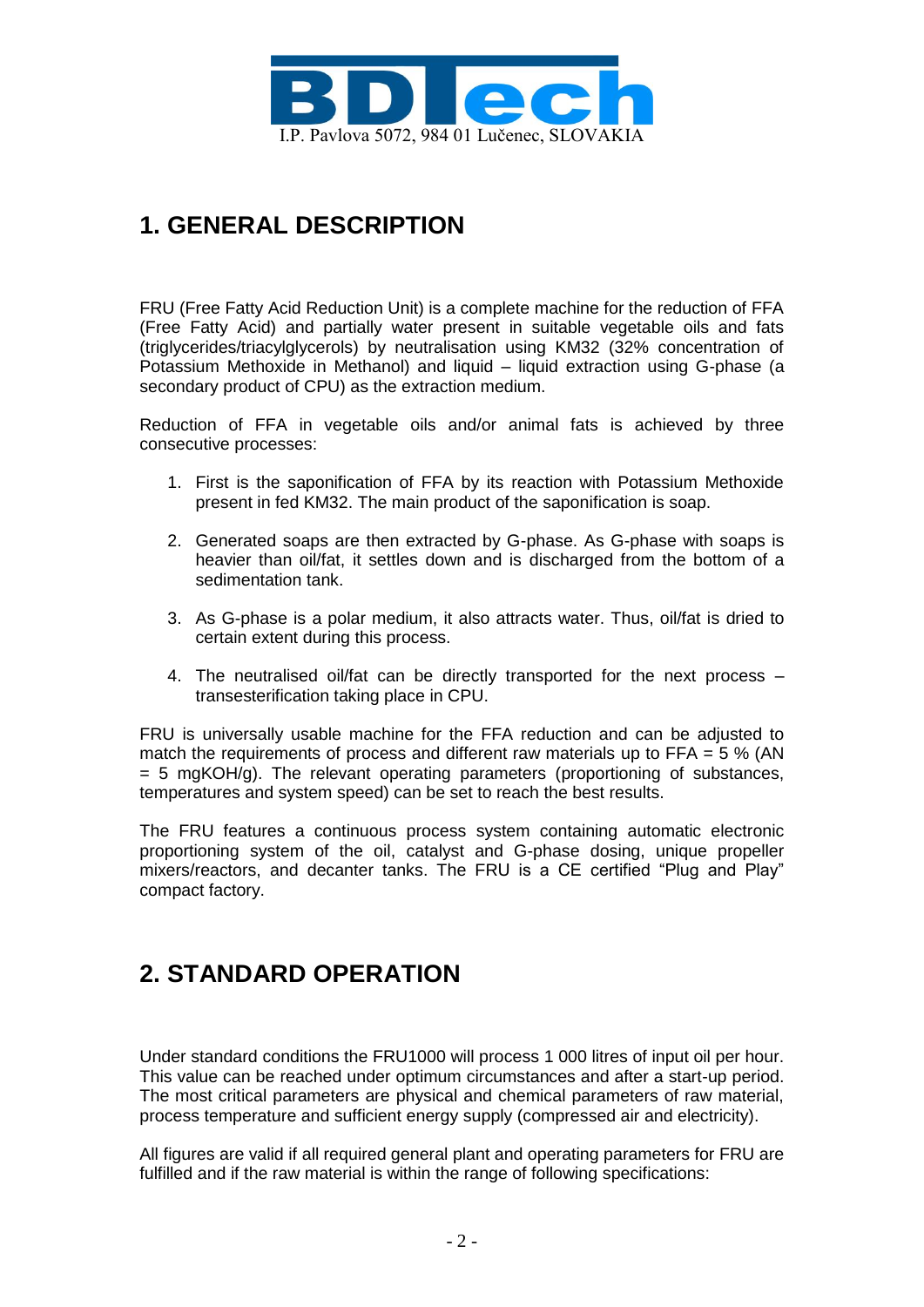

| Oil                   | Source - vegetable oil or animal fat,<br>Pre-heated to $60^{\circ}$ C,<br>٠<br>Free from solids and other substances ( $\phi$ $\approx$ 20<br>$\blacksquare$<br>$\mu$ m),<br>Acid number < 10 mgKOH/g (FFA $<$ 5.0%),<br>Water $< 0.5\%$ (5 000 ppm),<br>Pre-pressure = $0.1 - 4.0$ bar.<br>٠ |
|-----------------------|-----------------------------------------------------------------------------------------------------------------------------------------------------------------------------------------------------------------------------------------------------------------------------------------------|
| G-phase               | Fresh,<br>Homogeneous,<br>٠<br>• Originated from the 1 <sup>st</sup> and $2^{nd}$ stage of<br>transesterification in CPU.                                                                                                                                                                     |
| Ambient temperature   | $\blacksquare$ 18°C - 30°C                                                                                                                                                                                                                                                                    |
| Compressed air supply | min. 1" and 8 bar<br>٠                                                                                                                                                                                                                                                                        |

The FRU operation starts with the feeding of the media (Oil, G-phase and KM32). Gphase is pumped in to the mixing tank MT1, as well as the neutralising agent – KM32. The flow rate is controlled by two flow-meters. Flow-meters are connected to the control system. PLC decides dosages of the media according to the set values. Mixing of G-phase with KM32 is realised in the mixing tank MT1. It is a dynamic mixing by a specialised propeller mixing device.

The mixture of G-phase and KM32 is proportionally dosed into the second propeller mixer MT2. It is also controlled by PLC and metered by a flow-meter. During dosing of the G-phase/KM32 mixture, pre-heated oil is also pumped into the MT2. The oil dosage is metered by another flow-meter and controlled by the PLC.

In MT2, neutralisation of oil takes place. In other words, free fatty acids (FFA) react with potassium methoxide present in KM32 producing soap and methanol. To ensure the perfect mixing and complete utilization of potassium methoxide, static mixer is placed after MT2.

The final step of the process is separation of the products by liquid/liquid extraction. The separation happens in five buffer tanks. Liquid levels in the buffer tanks are monitored by level sensor. The readings are sent to PLC. Apart from the liquid level, temperature is maintained at certain value by installed heating devices through the monitoring by temperature sensors. There is one more very important sensor installed in all buffer tanks – conductivity sensor. As there is immense difference in the conductivity between oil and the G-phase, conductivity is an excellent instrument to distinguish between the two media. When the level of G-phase reaches the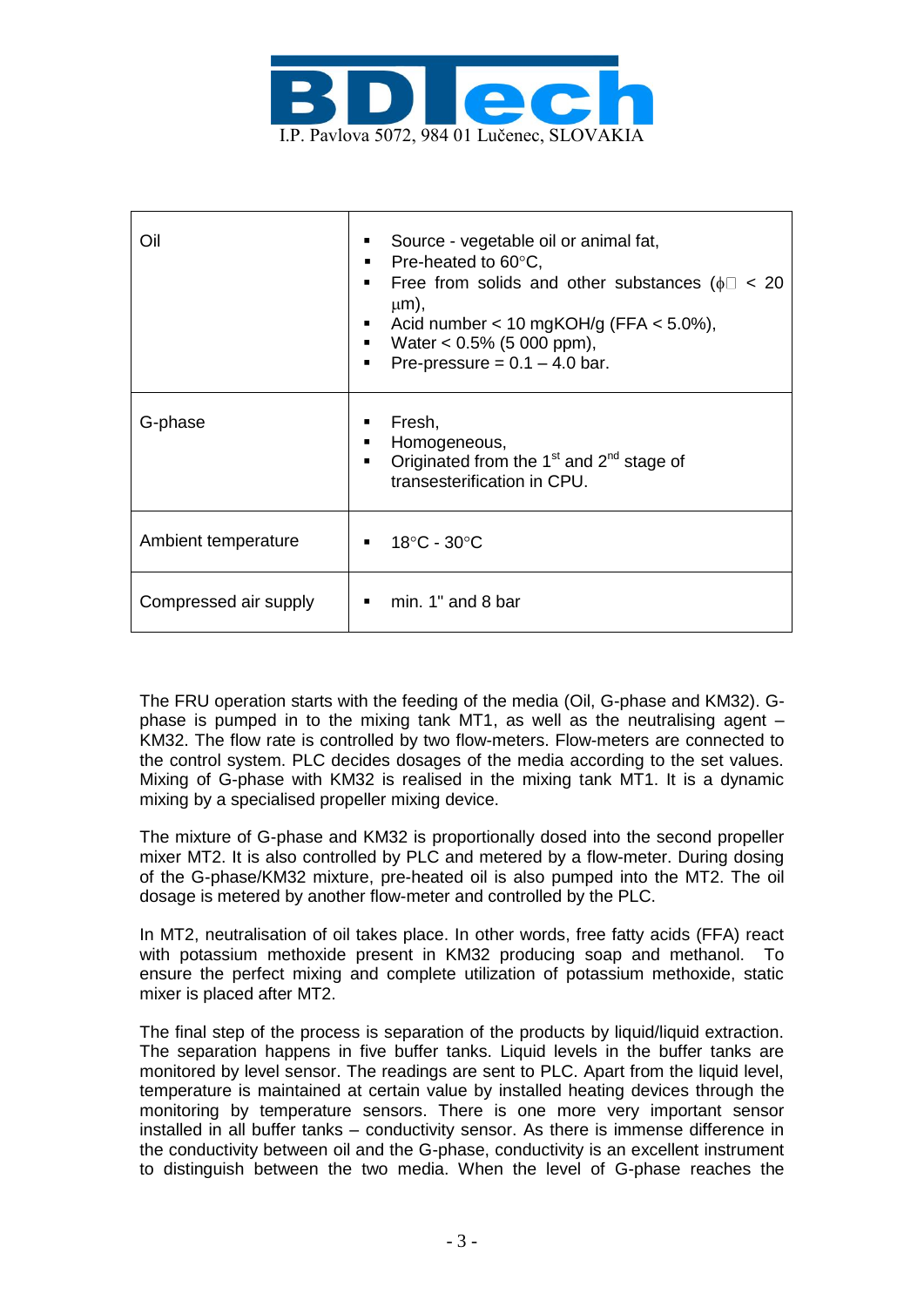

conductivity sensor in either of the buffer tanks, spent G-phase flows into the Tank Gphase. Tank G-phase is equipped with a conductivity sensor as well. In case oil escapes into the Tank G-phase, oil is recovered and sent with the neutralized oil into the outside storage tank.



Flow diagram

Buffer tanks BT 1-5 are filled in a stepped-wise manner. It first flows into the Buffer tank BT1. After it is full, the mixture is pumped into the next Buffer tank BT2. This feeding procedure continues until the Buffer tank BT5 starts to be fed. In the meantime, spent G-phase separates from the neutralized/purified oil at the bottom of each Buffer tank. The whole procedure is set in a way that before BT5 starts to be filled with the mixture from Static mixer; spent G-phase in BT1 is settled. Hence, when the input mixture from Static mixer starts to be fed into BT5, the neutralised/purified oil is pumped out from BT1 either directly into CPU or into a tank farm. After the Buffer tank BT1 is emptied, fresh mixture is fed into the BT1 from Static mixer. This procedure is repeated for all Buffer tanks. The whole procedure is controlled by the PLC.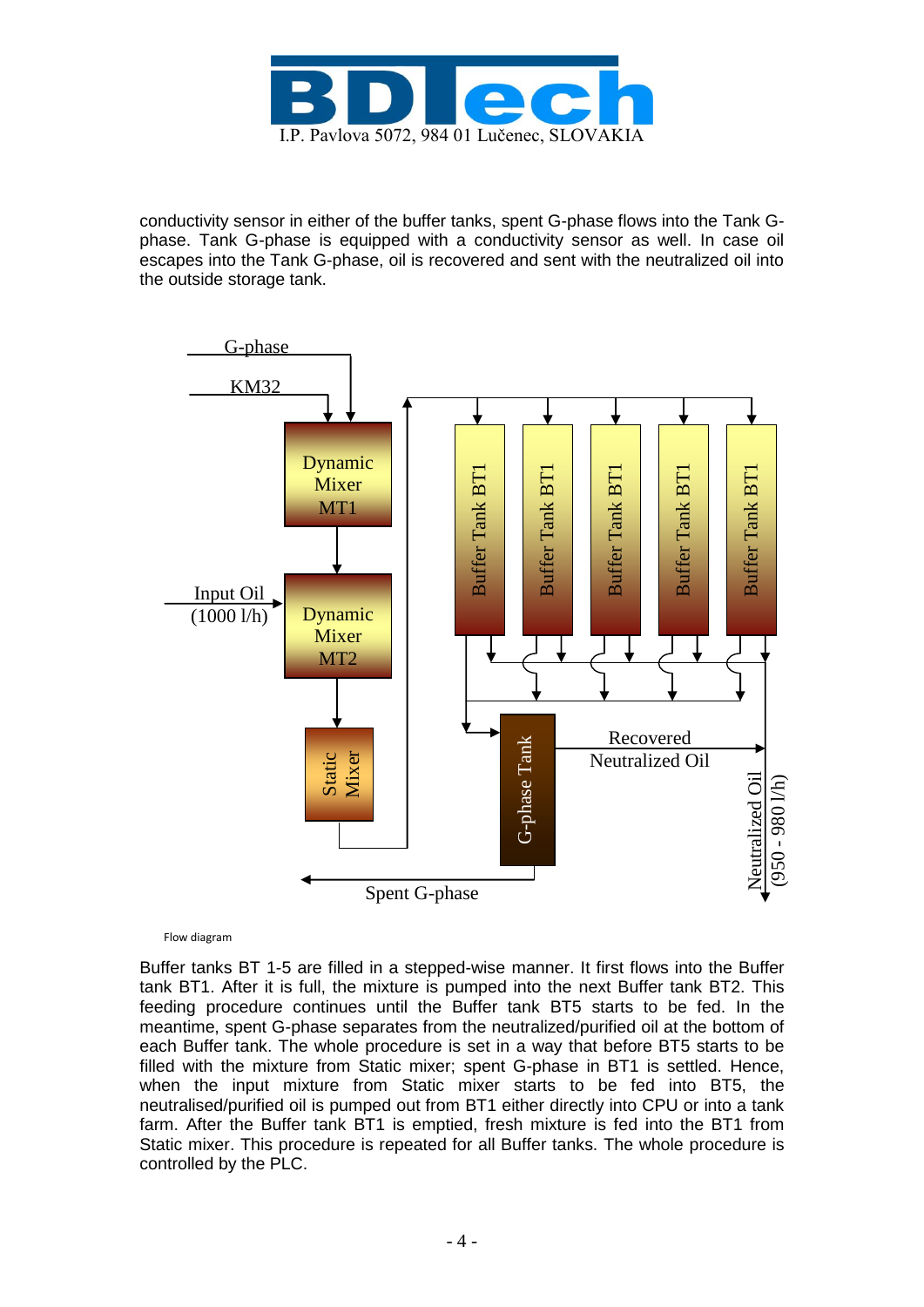

## **3. PROCESS OVERVIEW**



### **4. UTILITY CONSUMPTION DATA**

| <b>Annual duty</b>     | 7250 | t/year    |              |                             |
|------------------------|------|-----------|--------------|-----------------------------|
| Annual production      | 330  | days/year |              |                             |
| Volumetric flow-rate   | 1000 | l/hour    |              |                             |
|                        |      |           |              | <b>Assumption: FFA = 5%</b> |
| <b>Inputs</b>          |      |           |              |                             |
| Oil                    | 7250 | t/year    | 7930         | $m^3$ /year                 |
| <b>KM32</b>            | 316  | t/year    | 318          | $m^3$ /year                 |
| G-phase 1,2            | 792  | t/year    | 720          | $m^3$ /year                 |
|                        |      |           |              |                             |
| <b>Outputs</b>         |      |           |              |                             |
| Oil (neutral)          | 6888 | t/year    | 7530         | $m^3$ /year                 |
| G-phase 4              | 1471 | t/year    | 1340         | $m^3$ /year                 |
|                        |      |           |              |                             |
| Electric energy        | 15   | kW        | 118,8        | MWh/year                    |
| Compressed air         | 20   | m3/hour   | 158400       | m3/year                     |
|                        |      |           |              |                             |
| <b>Connections</b>     |      |           |              |                             |
| Oil                    | IN   | 1         | п            |                             |
| Methanol               | IN   | 1/2       | Ш            |                             |
| <b>KM32</b>            | IN   | 1/2       | п            |                             |
| G-phase                | OUT  |           | п            |                             |
| <b>Neutralized Oil</b> | OUT  |           | $\mathbf{H}$ |                             |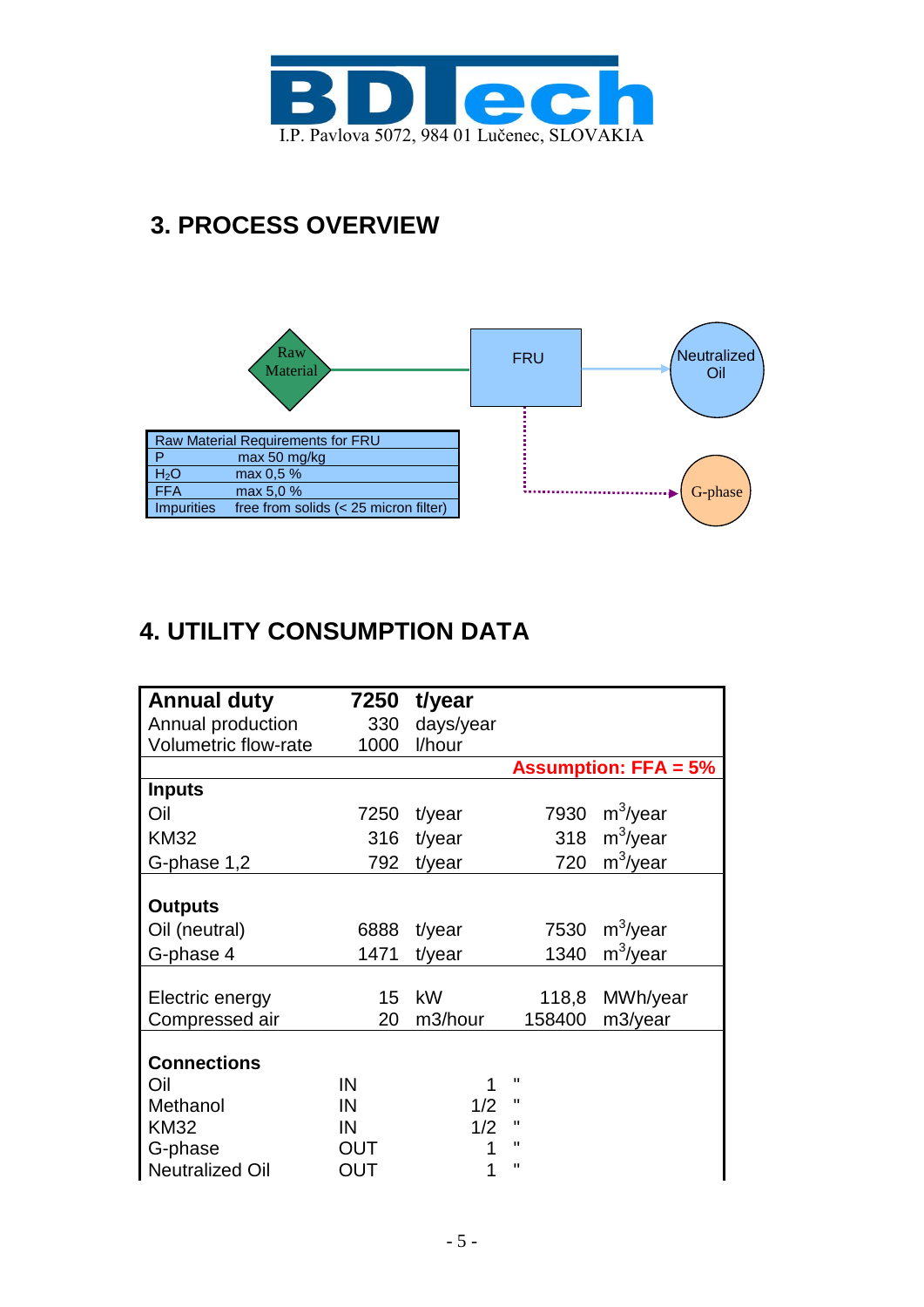

| Ventilation Line  | OUT     | - 11                 |
|-------------------|---------|----------------------|
| Compressed air    | IN      | ш                    |
|                   |         |                      |
| <b>Other Data</b> |         |                      |
| Dimension         | ш<br>20 | <b>ISO Container</b> |

### **5. USAGE AND MODE OF OPERATION**

The FRU is a standardized free fatty acids reduction technology. The FRU is designed for 24 hour/day operation by qualified personnel. The process parameters shall be monitored constantly and adjusted as required. Interrupted operation may affect the product quality and production yield.

### **6. CONNECTIONS**

All gas or liquid pipelines are connected by BDT quick couplings in the specified size. The connection from BDT machines (FRU) to the peripherals (tanks, air, etc.) on the project site must be made by the customer, using flexible hoses (included in the scope of delivery). All components are hermetically sealed or connected to ventilation. Pressure tanks or pressurized tank-type reactors are used in FRU.

## **7. AUTOMATION CONCEPT OF PROJECT**

The FRU control system can be integrated into the overall project automation. The FRU operating and performance parameters can be monitored from the plant control room. BDTech recommends a fully integrated control room to monitor all projectrelated systems including the FRU, CPU, tank farm, pumps, etc.

#### **8. Remark**

- All mentioned data are calculated for maximal flows under standard conditions. Results may vary if operated under conditions deviating from BDT standards and if feedstock qualities vary.
- All data are subject to change in case of technical requirements.
- All modifications to standard FRU module should be discussed prior to commencement of FRU construction.
- Main part of the FRPU technology, placed in the Production Hall, is built as a tight system. Technological tanks accumulating methanol in FRU are pressure-less,